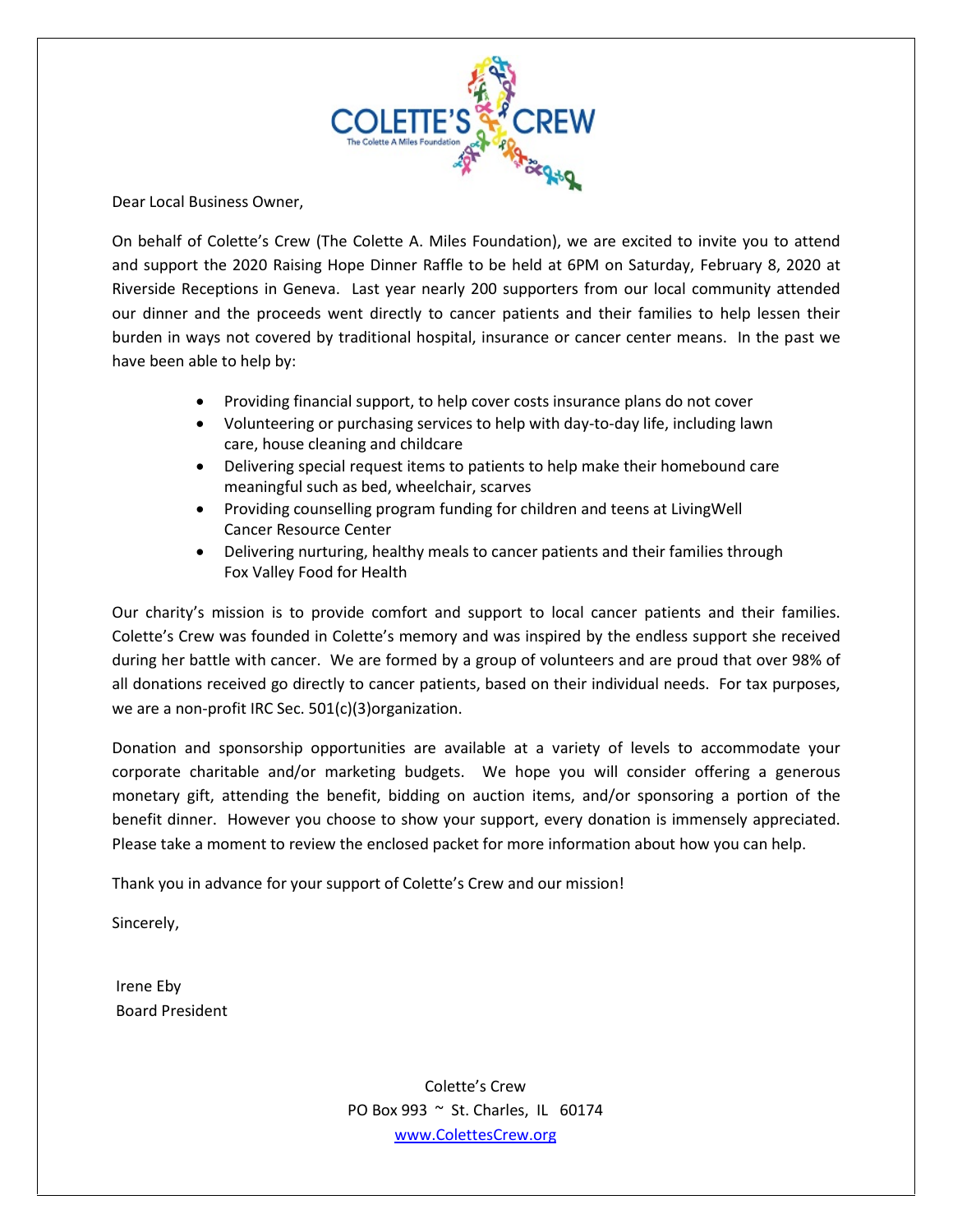

### **SPONSOR THE EVENT**

#### HELP UNDERWRITE OUR EVENT BY BEING AN EVENT SPONSOR

Our sponsors are vitally important to the success of the 2020 Raising Hope Benefit. Becoming a sponsor offers you or your company excellent exposure and benefits during the months and weeks leading up to the event as well as the night of the event.

# **HOPE SPONSOR (\$5,000)**

#### **Sponsor receives:**

- **Table of 10 for the event**
- **Recognition on event publicity at the event including event signage on each table, at the event check in, raffle, dessert tables and DJ booth, in the event catalog and logo and corporate link on the Colette's Crew website**
- **The opportunity to insert marketing materials into the auction catalog (to be provided by the sponsor)**





# **COURAGE SPONSOR (\$2,500)**

#### **Sponsor receives:**

- **Four tickets to the event**
- **Recognition on event publicity at the event including event signage on each table, at the event check-in, raffle, dessert tables, DJ booth, in the event catalog and logo and corporate link on the Colette's Crew website**

### **FRIENDSHIP SPONSOR (\$1,000)**

#### **Sponsor receives:**

- **Two tickets to the event**
- **Recognition on event publicity at the event including event signage on each table, at the event check-in, raffle, dessert tables, DJ booth and in the event catalog**

Friends show their love in times of trouble, not in happiness. ~Euripides



# **"IN MEMORY OF" SPONSOR (\$500)**

**Sponsor receives:**

- **One ticket to the event**
- **Recognition in the event catalog of a loved one who lost their life to cancer**

#### **IN KIND SPONSOR**

• **Recognition at the event. Publicity to be determined by sponsor**